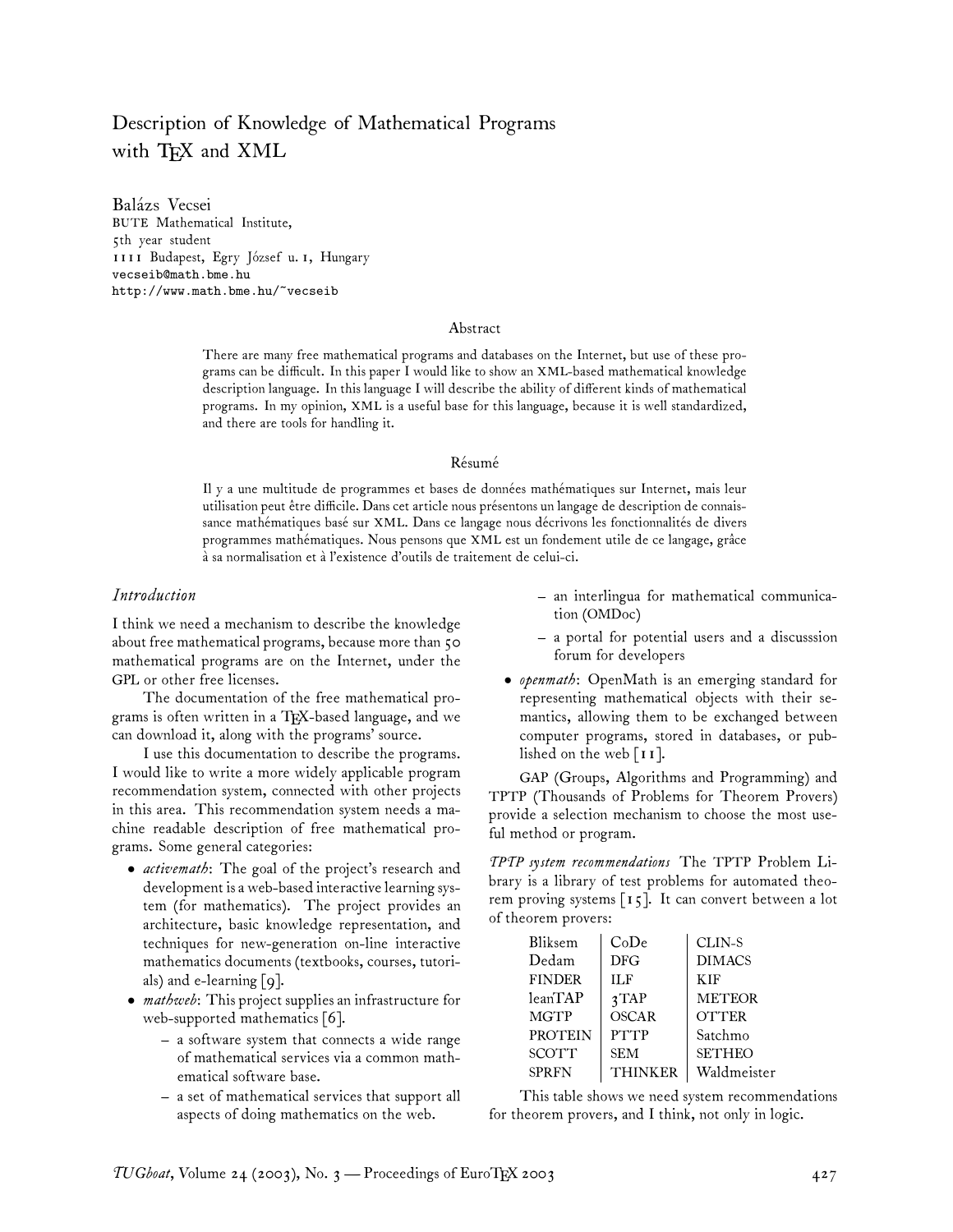*GAP method selection* GAP is a GPL-licensed computer algebra system. Its main area is a discrete algebra, especially groups. GAP has a method selection algorithm, and can select the optimal methods from among the applicable methods to given problems. They assert that a specific method will be better than a general method  $[I]$ .

# *Describing mathematical resources*

We can use the program documentation to describe the mathematical resources provided. There are a lot of different toc (table of contents) structures, so I think it is helpful to convert the toc to an XML-based language, because it is standardized.

The knowledge description file has two part, the metadata and the toc. The metadata contains data about the program or resource. The toc contains the converted .toc file. I use Emacs Lisp programs to convert the toc files to XML.

*Metadata* I use the Dublin Core Metadata standard in our mathematical knowledge description (mkd) language. I made it by hand with Emacs psgml, because I think that is the simplest method  $\lceil 5 \rceil$ .

```
<resource>
<metadata>
<title>gap</title>
<creator>gap group</creator>
<date>2002-12-04</date>
<type>software</type>
<description>
gap is a system for computational discrete
algebra ...
</description>
<format io="in">plain txt</format>
<format io="out">plain txt</format>
<source>http://www.gap-system.org</source>
<rights>GPL</rights>
</metadata>
```
*TOC* This part is automatically generated from manual.toc. Details from manual.toc, the main manual of gap:

```
\chapcontents {17}{Combinatorics}{141}
\seccontents{17.1}{Combinatorial Numbers}{143}
...
```
Details from description of gap:

## <toc>

```
<from>doc/ref/manual.tex</from>
<chapter title= "Combinatorics"
```
chap= "17" page= "141">

```
\text{title chap} = "17" \text{ sec} = "1" \text{ page} = "143"Combinatorial Numbers
</title>
...
</chapter>
```

```
\langletoc>
</resource>
```
## </mkd>

*Document Type Definition* The DTD file defines the syntax of a particular XML language.

```
Details from mkd.dtd:
<!ELEMENT mkd (metadata, resource+)>
<!ELEMENT resource (metadata, toc+)>
<!ELEMENT toc (from, chapter+, title+)>
<!ELEMENT chapter (title+)>
```
# *Generate the question*

In this process I suppose the question is in MathML or OMDoc format. But these formats are similar to assembly code in programming. We can't write or read the MathML or OMDoc source directly, so we need authoring tools.

- *omdoc*: OpenMath is a standard for representing mathematical data in as unambiguous a way as possible. It can be used to exchange mathematical objects between software packages, or via email, or as a persistent data format in a database. It is tightly focused on representing semantic information and is not intended to be used directly for presentation, although tools exist to facilitate this  $[7]$ . QMath is a batch processor that produces an OMDoc file from a plain Unicode text document [12].
- *mathml*: MathML is an XML application for describing mathematical notation and capturing both its structure and content.

The goal of MathML is to enable mathematics to be served, received, and processed on the World Wide Web [2].

There are a number of programs which can convert LATEX to MathML, or can save in MathML format:

- OpenOffice
- $-$  Amaya, the W<sub>3</sub>C browser
- L<sup>A</sup>TEX2HTML, with MathML package
- Maple
- Mathematica
- $-$  TEX4ht, a general TEX to SGML/XML translator
- TtM, a TEX to MathML translator
- WeM, an MathML editor that converts a subset of LATEX to MathML.

## *Tools*

In this section I enumerate some useful tools for handling XML files. All of them are free. The Emacs Lisp programs are at www.emacswiki.org/cgi-bin/wiki.pl.

• *emacs* and *Emacs Lisp* [8].